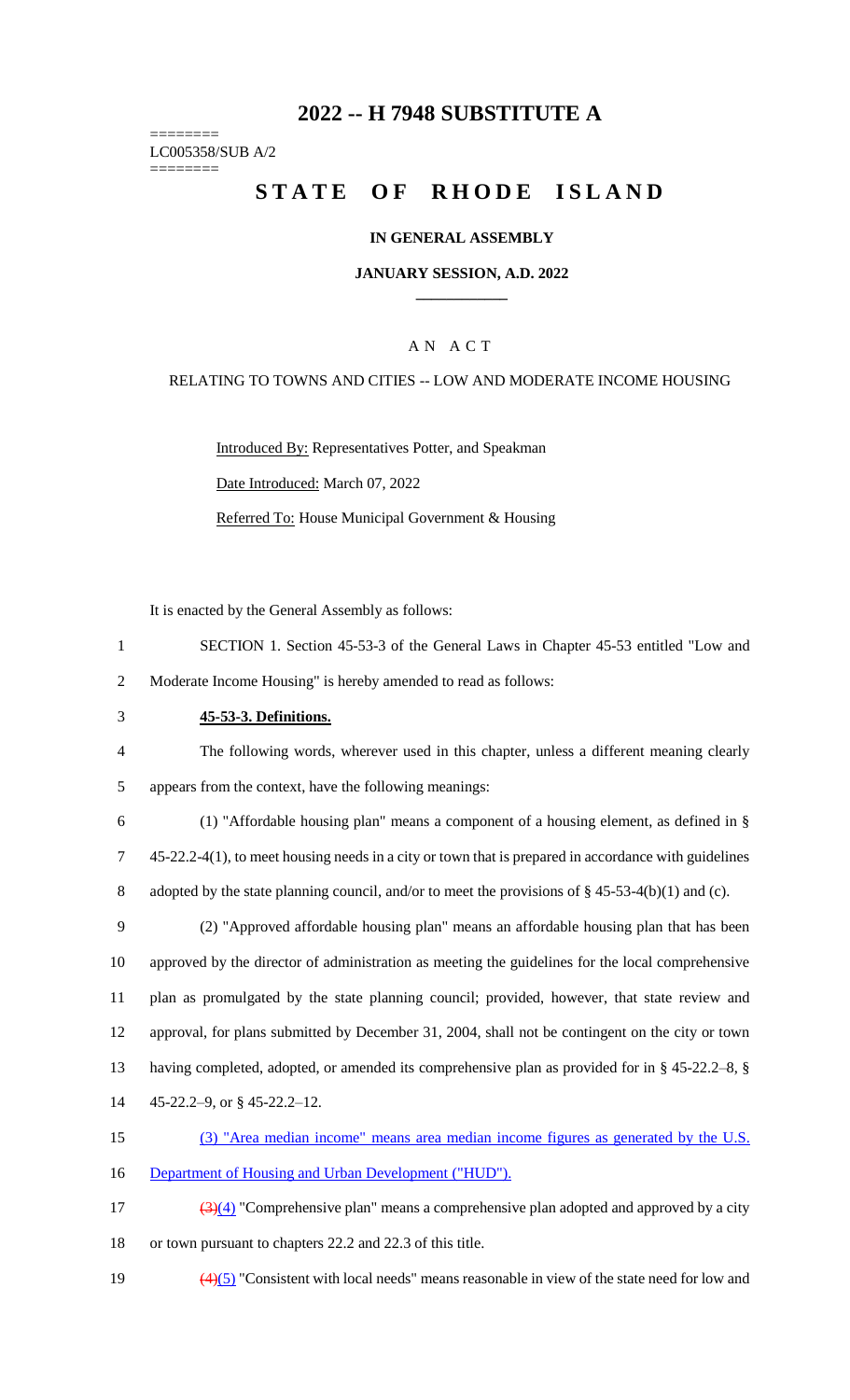moderate income housing, considered with the number of low income persons in the city or town affected and the need to protect the health and safety of the occupants of the proposed housing or of the residence of the city or town, to promote better site and building design in relation to the surroundings, or to preserve open spaces, and if the local zoning or land use ordinances, requirements, and regulations are applied as equally as possible to both subsidized and unsubsidized housing. Local zoning and land use ordinances, requirements, or regulations are consistent with local needs when imposed by a city or town council after a comprehensive hearing in a city or town where:

 (i) Low or moderate income housing exists which is: (A) in the case of an urban city or town which has at least 5,000 occupied year-round rental units and the units, as reported in the 11 latest decennial census of the city or town, comprise twenty-five percent (25%) or more of the year- round housing units, and is in excess of fifteen percent (15%) of the total occupied year-round 13 rental units; or (B) in the case of all other cities or towns, is in excess of ten percent (10%) of the year-round housing units reported in the census.

 (ii) The city or town has promulgated zoning or land use ordinances, requirements, and regulations to implement a comprehensive plan which has been adopted and approved pursuant to chapters 22.2 and 22.3 of this title, and the housing element of the comprehensive plan provides for low and moderate income housing in excess of either ten percent (10%) of the year-round housing units or fifteen percent (15%) of the occupied year-round rental housing units as provided 20 in subdivision  $(4)(i)$ .

 $\left(\frac{5}{6}\right)$  "Infeasible" means any condition brought about by any single factor or combination of factors, as a result of limitations imposed on the development by conditions attached to the approval of the comprehensive permit, to the extent that it makes it impossible for a public agency, nonprofit organization, or limited equity housing cooperative to proceed in building or operating low or moderate income housing without financial loss, within the limitations set by the subsidizing agency of government, on the size or character of the development, on the amount or nature of the subsidy, or on the tenants, rentals, and income permissible, and without substantially changing the rent levels and unit sizes proposed by the public agency, nonprofit organization, or limited equity housing cooperative.

30  $\left(\frac{\Theta}{7}\right)$  "Letter of eligibility" means a letter issued by the Rhode Island housing and mortgage finance corporation in accordance with § 42-55-5.3(a).

 $\frac{(7)(8)}{8}$  "Local board" means any town or city official, zoning board of review, planning board or commission, board of appeal or zoning enforcement officer, local conservation commission, historic district commission, or other municipal board having supervision of the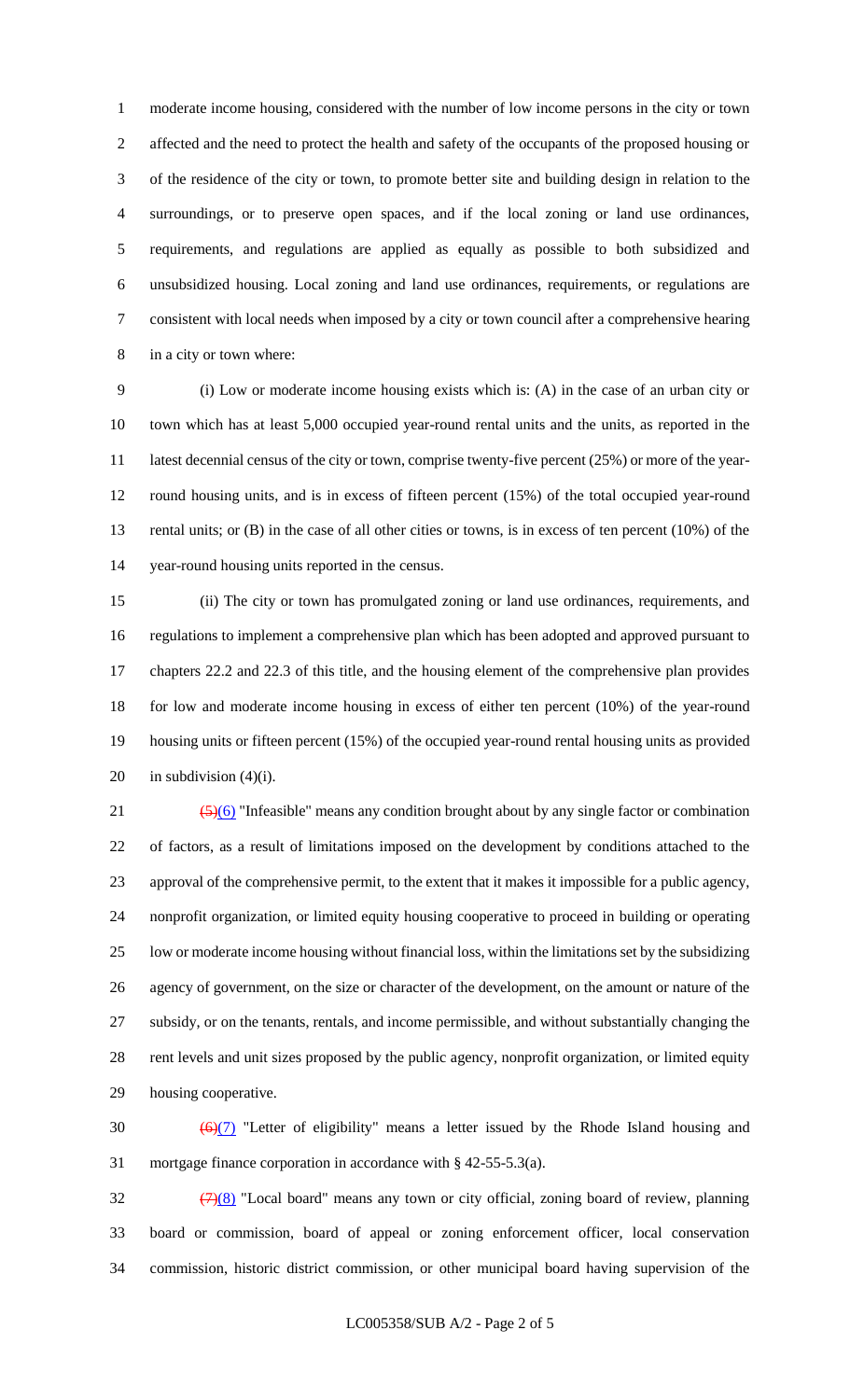construction of buildings or the power of enforcing land use regulations, such as subdivision, or

zoning laws.

- 3 (8)(9) "Local review board" means the planning board as defined by  $\S$  45-22.2-4(20), or if designated by ordinance as the board to act on comprehensive permits for the town, the zoning board of review established pursuant to § 45-24-56.
- 

6  $\left(\frac{9}{10}\right)$  "Low or moderate income housing" means:

 (i) any housing whether built or operated by any public agency or any nonprofit organization or by any limited equity housing cooperative or any private developer, that is subsidized by a federal, state, or municipal government subsidy under any program to assist the construction or rehabilitation of housing affordable to low or moderate income households, as defined in the applicable federal or state statute, or local ordinance and that will remain affordable through a land lease and/or deed restriction for ninety-nine (99) years or such other period that is either agreed to by the applicant and town or prescribed by the federal, state, or municipal government subsidy program but that is not less than thirty (30) years from initial occupancy.

 (ii) Mobile and manufactured homes as defined in chapter 44 of title 31 ("mobile and 16 manufactured homes"), shall be counted towards meeting a municipalities affordable housing goals

17 if the following conditions are met:

- 18 (A) The owner of the mobile or manufactured home is also the owner of the land on which 19 the mobile or manufactured home is situated and utilizes the home as their primary residence; or
- (B) The mobile or manufactured home is located within a resident owned community; and
- (C) The mobile or manufactured home meets the standards of the National Manufacturing

22 Housing Construction and Safety Standards Act.

 (D) Mobile and manufactured homes eligible to be counted toward a municipality's 24 affordable housing goal under this section are counted as 0.5 units in each year for which 25 documentation is provided to Rhode Island housing that affirms compliance with § 45-53-10(ii).

- $26 \left( \frac{(10)(11)}{20} \right)$  "Meeting housing needs" means adoption of the implementation program of an approved affordable housing plan and the absence of unreasonable denial of applications that are made pursuant to an approved affordable housing plan in order to accomplish the purposes and expectations of the approved affordable housing plan.
- 30  $\left(\frac{(11)(12)}{11}\right)$  "Municipal government subsidy" means assistance that is made available through a city or town program sufficient to make housing affordable, as affordable housing is defined in § 42-128-8.1(d)(1); such assistance may include, but is not limited to, direct financial support, abatement of taxes, waiver of fees and charges, and approval of density bonuses and/or internal subsidies, and any combination of forms of assistance.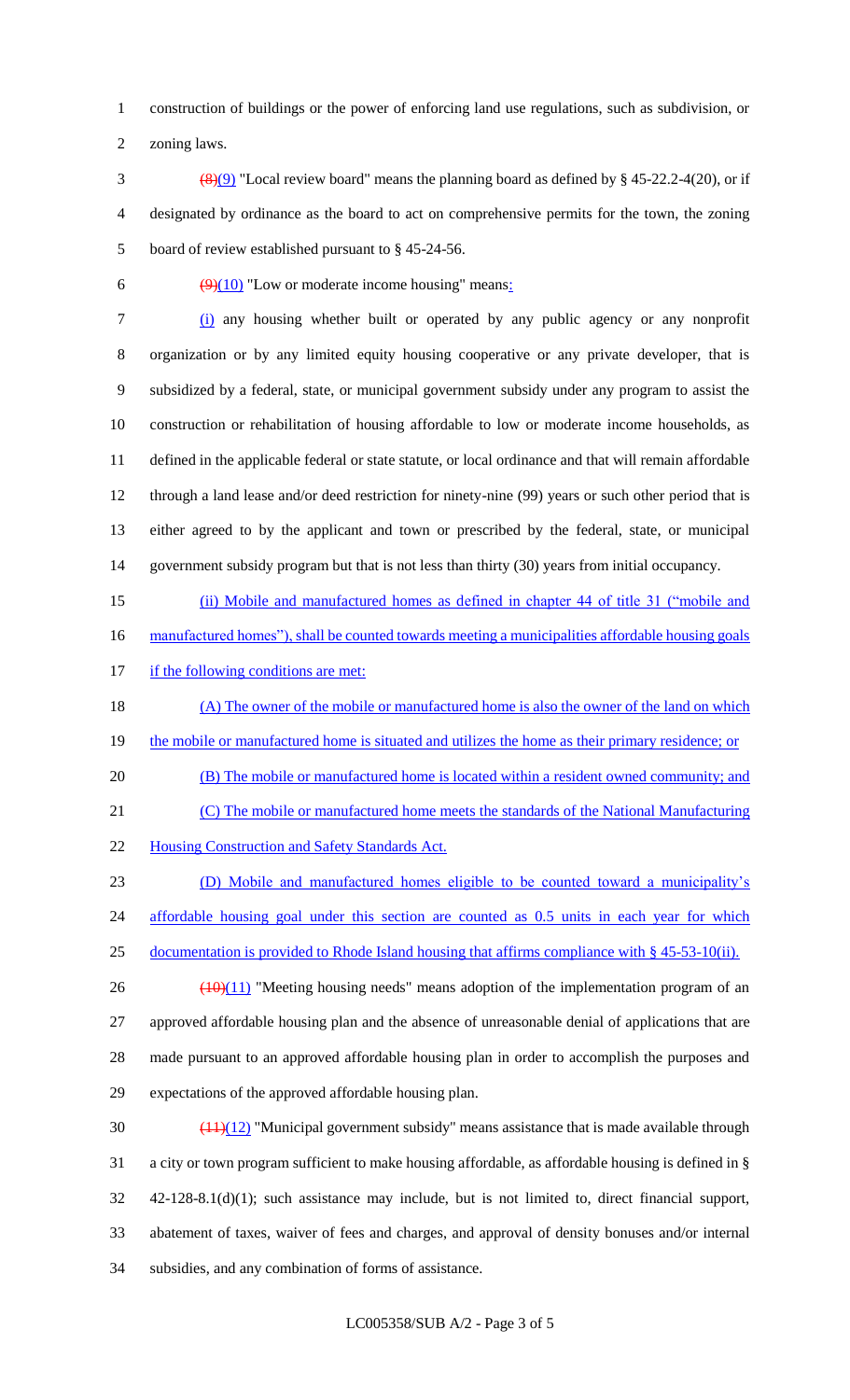(13) "Resident owned community" means a mobile and manufactured home community in which the owners of the units also own the land beneath the mobile and manufactured home community through a member run cooperative. SECTION 2. Chapter 45-53 of the General Laws entitled "Low and Moderate Income Housing" is hereby amended by adding thereto the following section: **45-53-3.1. Formula to determine additional units as low and moderate income housing.**  (a) In calculating the number of year-round housing units towards meeting the goals of an excess of ten percent (10%) of the year-round housing units or an excess of fifteen percent (15%) 10 of the total year-round rental units required pursuant to  $\S$  45-53-3(5)(i), housing units shall be 11 counted towards meeting the low and moderate income requirements as follows: Area Median Income (AMI) of Deed Restriction: Weighting low and moderate income 13 housing unit: 14 Above 100% and up to and including 120% AMI 0.5 Units 15 Above 80% and up to and include 100% AMI 0.75 16 Above 60% and up to and including 80% 1.0 17 Above 30% and up to and including 60% AMI 1.5 18 Up to and including 30% AMI 2.0 (b) Mobile and manufactured homes may be included and counted as low and moderate income housing units, subject to the definitions and limitations set forth in § 45-53-3 and 45-53- 3.1 regardless of the income of residents. (c) Weighting formula for low and moderate income housing units shall apply to housing units built and issued a certificate of occupancy after January 1, 2023. All units counted as low and 24 moderate income housing prior to January 1, 2023 shall retain their value of 1.0 per unit, regardless of the area median income target of the deed restriction. SECTION 3. This act shall take effect upon passage and have prospective application only.

======== LC005358/SUB A/2 ========